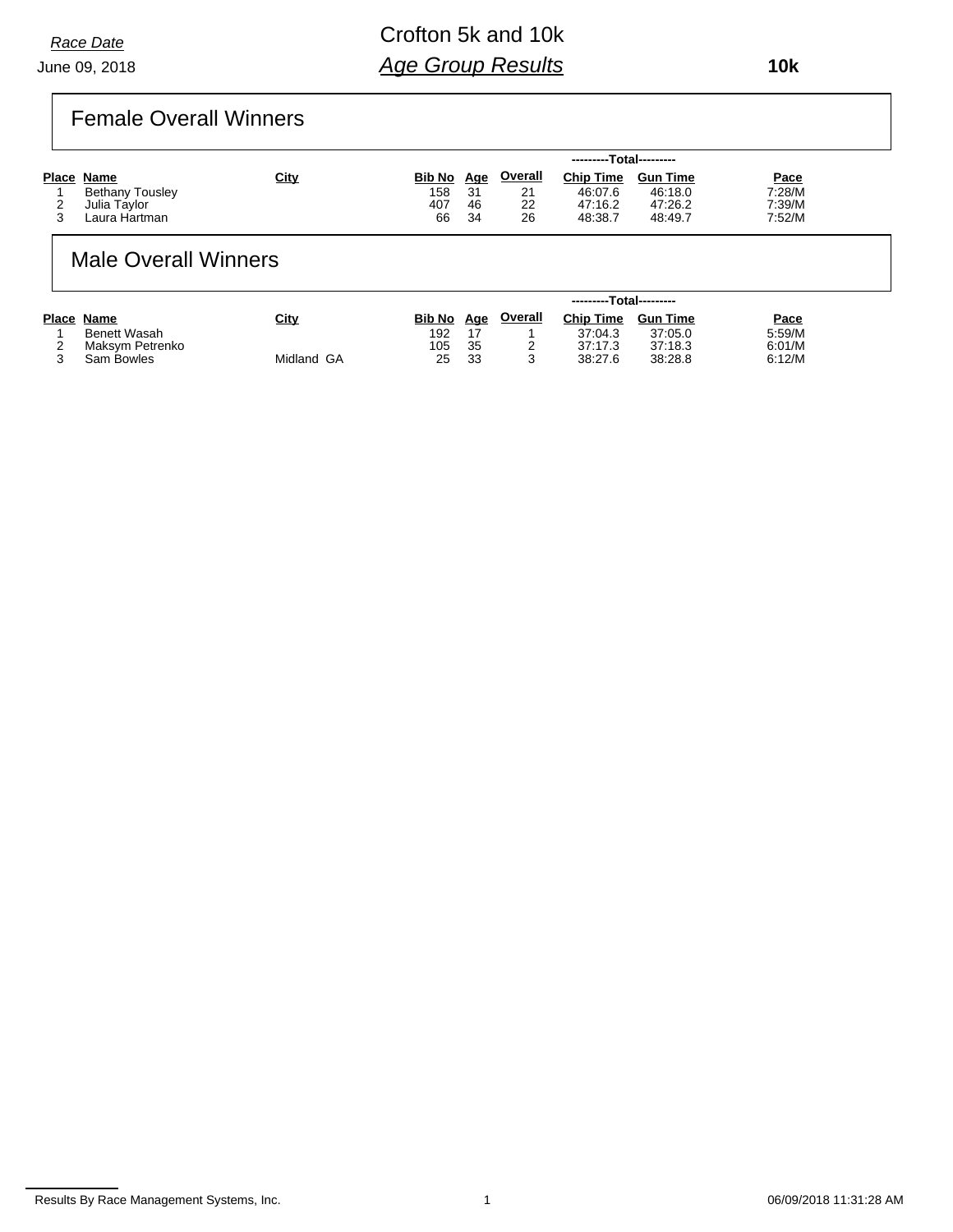*Race Date*

### Crofton 5k and 10k *Age Group Results*

June 09, 2018

Female 7 to 14

**Age City City Bib No Age Overall Chip Time ---------Total--------- Place** Name **Bib No** Age Overall Chip Time Gun Time **Pace** Pace 1 \* Meghan Malone 90 13 123 1:07:15.2 1:07:59.2 10:58/M 2 Lucie Brozek 29 11 134 1:11:55.9 1:12:46.6 11:44/M 3 Laila Afzal 3 10 140 1:13:07.1 1:13:54.1 11:55/M 4 Ariana Afzal 2 11 141 1:13:12.3 1:13:59.7 11:56/M 5 Ava Gates 52 11 142 1:13:14.8 1:14:01.5 11:56/M **Name Age Chip Time City Overall ---------Total--------- Place Bib No Gun Time Pace** Male 7 to 14 1 \* Carter Pry Crofton MD 109 13 94 1:00:25.8 1:00:40.1 9:47/M 2 Morgan Bujac 34 11 119 1:06:57.9 1:07:06.4 10:49/M **Name is the Supple Chip Time** Bib No Age Overall Chip Time **---------Total--------- Place** Name **Bib No** Age Overall Chip Time Gun Time **Pace** Pace Male 15 to 19 **Bib No** 1 \* Christian Sporre 16:31/M<br>
1 \* Christian Sporre 161 16 5 40:23.1 40:25.1 6:31/M<br>
16 16 5 42:45.5 42:51.0 6:55/M 2 \* Evan Griffiths 181 15 9 42:45.5 42:51.0 6:55/M 3 John Gallerizzo 51 17 12 42:57.2 43:06.3 6:57/M **<u>Place Name</u><br>
1 \* Molly Gregoire**<br>
1 \* Molly Gregoire<br> **Age City**<br> **Age Chip College Contract College College Age College College Age 52:26.9** --Total-**Place Bib No Gun Time Pace** Female 20 to 29 **<u>Bib No</u>** 1 \* Molly Gregoire 60 29 46 52:26.9 52:40.2 8:30/M 2 \* Samantha Bolduc 178 28 48 52:31.3 52:35.4 8:29/M 3 Katie Barbour 14 28 51 53:08.4 53:46.3 8:40/M 4 Marty Bloyer 22 25 59 54:15.2 54:46.5 8:50/M 5 Tara Kavanaugh 79 24 77 58:02.5 58:34.9 9:27/M 6 Andrea MacAulay 87 29 118 1:06:35.1 1:07:46.4 10:56/M 7 Kelly Trageser 139 29 125 1:08:05.7 1:08:38.1 11:04/M 8 Kelly Trageser 177 29 133 1:10:59.6 1:11:28.9 11:32/M **<u>Place Name</u> <b>Age City**<br>
1 \* Phil Brannigen **Agele 11** Chip Time<br>
176 29 16 45:18.3 -Total-**Place Bib No Gun Time Pace** Male 20 to 29 **Bib No** 1 \* Phil Brannigen 176 29 16 45:18.3 45:21.7 7:19/M 2 \* Wesley Vaughan 142 29 87 59:20.2 59:49.3 9:39/M 3 Zach Powell 108 29 96 1:01:10.2 1:01:38.4 9:56/M 4 Matthew Anderson Davidsonville MD 7 21 122 1:07:12.2 1:07:37.4 10:54/M **Place Name City Chip Time Chip Time Constant Pace Pace ---------Total---------** Female 30 to 39 1 \* Marilena Picken 106 33 32 49:58.2 50:03.5 8:04/M 2 \* Melissa De La Fuente 40 38 35 50:19.3 50:21.9 8:07/M 3 Meghan Gregoire 58 32 39 51:15.4 51:28.1 8:18/M 4 Amy Mautino Crofton MD 165 39 40 51:17.8 51:40.0 8:20/M 5 Kerin Olson 101 36 41 51:29.0 51:42.2 8:20/M 6 Sarah Carroll 35 37 42 51:38.9 52:17.3 8:26/M 7 Devan Dugan Crofton MD 44 36 49 52:38.7 53:37.1 8:39/M 8 Gillian McBurney 92 35 56 53:34.1 54:10.7 8:44/M 9 Tiffin Smith 126 38 65 56:03.3 56:22.0 9:05/M 10 Erin Wilson 153 39 66 56:14.2 56:24.4 9:06/M 11 Susanna Skelton 123 38 68 56:44.6 56:51.0 9:10/M 12 Tara Perkowski 104 33 72 57:07.5 57:21.1 9:15/M 13 Kaitlin Murphy 97 30 83 58:41.8 59:29.8 9:36/M 14 Jennifer Kendrick Crofton MD 80 39 86 59:16.3 59:45.0 9:38/M

Results By Race Management Systems, Inc. 2 06/09/2018 11:31:29 AM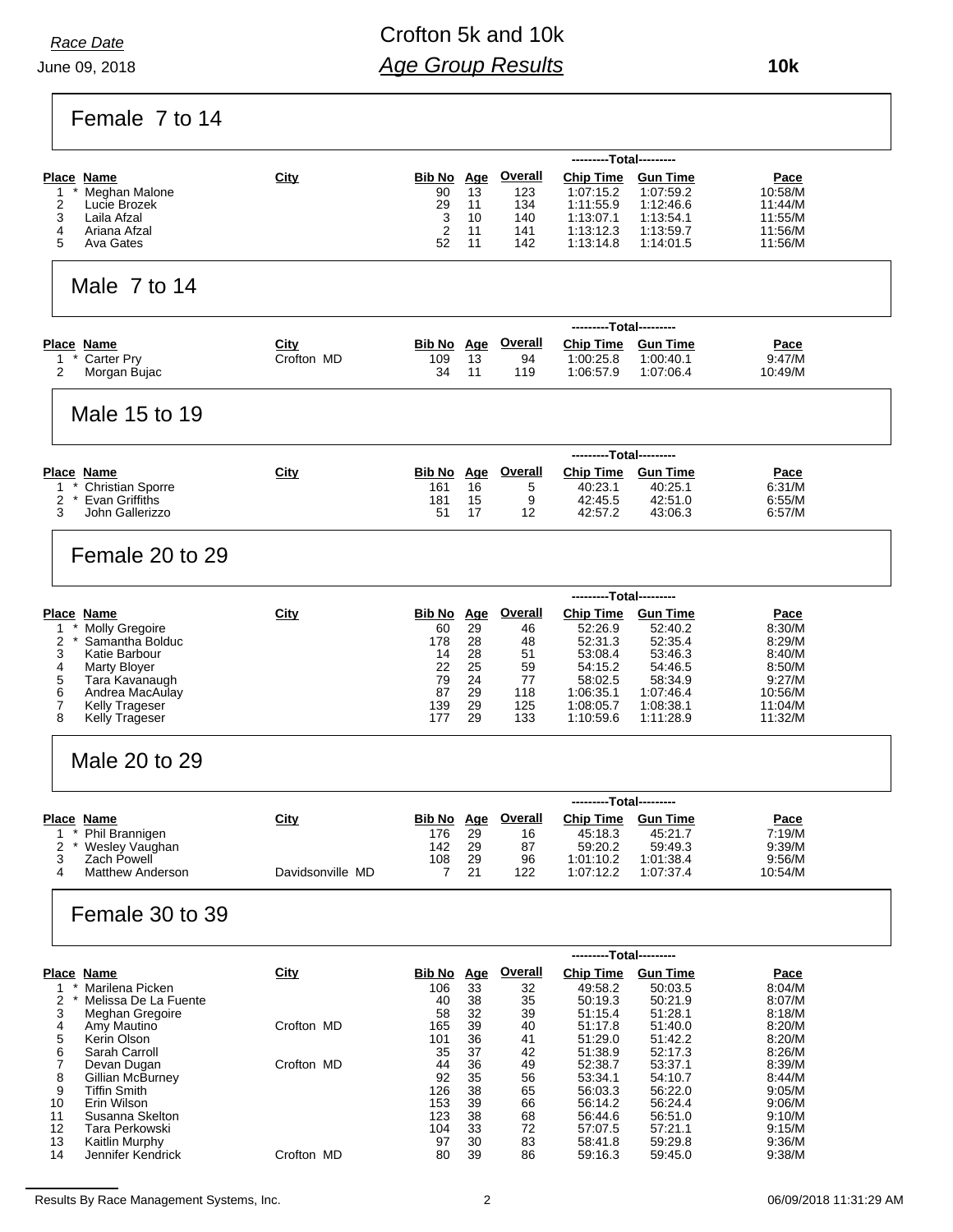# Crofton 5k and 10k *Age Group Results*

Female 30 to 39

|       |                      |                       | ---------Total--------- |            |         |                  |                 |         |  |  |
|-------|----------------------|-----------------------|-------------------------|------------|---------|------------------|-----------------|---------|--|--|
| Place | Name                 | <u>City</u>           | <b>Bib No</b>           | <u>Age</u> | Overall | <b>Chip Time</b> | <b>Gun Time</b> | Pace    |  |  |
| 15    | Kristin Hsieh        |                       | 72                      | 32         | 88      | 59:20.6          | 59:31.4         | 9:36/M  |  |  |
| 16    | <b>Shelley Flom</b>  | Gambrills MD          | 48                      | 38         | 89      | 59:21.2          | 59:31.6         | 9:36/M  |  |  |
| 17    | Kyler Kamp           | Crownsville MD        | 77                      | 34         | 90      | 59:37.8          | 59:50.3         | 9:39/M  |  |  |
| 18    | Samantha Rizzi       |                       | 112                     | 30         | 99      | 1:01:28.3        | 1:01:52.2       | 9:59/M  |  |  |
| 19    | Jessica Grillo       | Chestnut Hill Cove MD | 62                      | 33         | 105     | 1:03:06.6        | 1:04:27.6       | 10:24/M |  |  |
| 20    | Melissa Lousborry    |                       | 180                     | 30         | 108     | 1:03:30.3        | 1:03:37.6       | 10:16/M |  |  |
| 21    | <b>Becky Turek</b>   |                       | 141                     | 30         | 111     | 1:03:52.4        | 1:04:51.4       | 10:28/M |  |  |
| 22    | Sharnia Murray       |                       | 98                      | 38         | 117     | 1:05:49.4        | 1:06:12.6       | 10:41/M |  |  |
| 23    | <b>Mandy Simpson</b> | Crofton MD            | 119                     | 35         | 127     | 1:08:25.5        | 1:08:41.5       | 11:05/M |  |  |
| 24    | Jennifer Lorentzen   |                       | 86                      | 33         | 129     | 1:08:59.2        | 1:09:56.6       | 11:17/M |  |  |
| 25    | Mozda Afzal          | Crofton MD            | 4                       | 39         | 144     | 1:13:55.5        | 1:14:43.8       | 12:03/M |  |  |
| 26    | <b>Katie Gates</b>   |                       | 53                      | 38         | 145     | 1:13:55.6        | 1:14:44.2       | 12:03/M |  |  |
| 27    | Lyndsey Griffin      |                       | 61                      | 33         | 146     | 1:14:09.3        | 1:14:17.5       | 11:59/M |  |  |
| 28    | <b>Maureen Hicks</b> |                       | 71                      | 36         | 157     | 1:19:39.7        | 1:20:24.4       | 12:58/M |  |  |
| 29    | Nicole Donnelly      |                       | 43                      | 36         | 158     | 1:23:04.4        | 1.23:54.8       | 13:32/M |  |  |

# Male 30 to 39

|    |                        |            | ---------Total--------- |            |         |                  |                 |             |  |
|----|------------------------|------------|-------------------------|------------|---------|------------------|-----------------|-------------|--|
|    | Place Name             | City       | <u>Bib No</u>           | <u>Age</u> | Overall | <b>Chip Time</b> | <b>Gun Time</b> | <b>Pace</b> |  |
|    | <b>Patrick Watkins</b> |            | 143                     | 35         | 4       | 39:33.8          | 39:35.3         | 6:23/M      |  |
| 2  | Joe Dowgiallo          |            | 170                     | 35         |         | 42:08.1          | 42:09.6         | 6:48/M      |  |
| 3  | Jason Smith            |            | 124                     | 32         | 11      | 42:49.2          | 43:04.2         | 6.57/M      |  |
| 4  | Alden Gross            |            | 63                      | 35         | 13      | 43:04.5          | 44:24.0         | 7:10/M      |  |
| 5  | Christopher Brown      |            | 28                      | 35         | 17      | 45:28.2          | 45:39.8         | 7:22/M      |  |
| 6  | Jason Yankus           |            | 156                     | 39         | 19      | 46:04.5          | 46:07.9         | 7:26/M      |  |
|    | Jason Lorentzen        |            | 85                      | 36         | 28      | 48:45.7          | 49:05.9         | 7:55/M      |  |
| 8  | Michael Cheman         |            | 37                      | 36         | 29      | 49:32.1          | 49:44.0         | 8:01/M      |  |
| 9  | Moges Abebe            | Crofton MD |                         | 39         | 43      | 51:42.1          | 51:46.8         | 8:21/M      |  |
| 10 | Clayton Lemon          | Crofton MD | 83                      | 37         | 47      | 52:30.6          | 52:41.4         | 8:30/M      |  |
| 11 | Joseph Iskow           | Crofton MD | 75                      | 37         | 71      | 57:03.0          | 57:03.0         | 9:12/M      |  |
| 12 | Chris Sisulak          |            | 122                     | 33         | 73      | 57:23.0          | 57:23.0         | 9:15/M      |  |
| 13 | Adam Elm               |            | 45                      | 38         | 76      | 57:58.2          | 58:23.8         | 9:25/M      |  |
| 14 | <b>Brian White</b>     |            | 147                     | 34         | 91      | 1:00:09.0        | 1:00:09.0       | 9:42/M      |  |
| 15 | Steve Kelly            |            | 172                     | 36         | 92      | 1:00:09.9        | 1:00:44.1       | 9:48/M      |  |
| 16 | Albert Theberge        |            | 137                     | 39         | 115     | 1:05:17.0        | 1:05:33.9       | 10:34/M     |  |
| 17 | <b>Brett Bujac</b>     |            | 33                      | 37         | 120     | 1:06:59.1        | 1:07:07.0       | 10:50/M     |  |
| 18 | Jesus Sandoval         |            | 113                     | 36         | 128     | 1:08:47.9        | 1:08:47.9       | 11:06/M     |  |
| 19 | J.d. Thorpe            |            | 138                     | 33         | 136     | 1:12:08.2        | 1:12:19.6       | 11:40/M     |  |
| 20 | Kevin Wilson           |            | 154                     | 39         | 138     | 1:12:25.9        | 1.13.15.7       | 11:49/M     |  |

# Female 40 to 49

|    |                         |              | ---------Total--------- |            |                |                  |                 |         |  |
|----|-------------------------|--------------|-------------------------|------------|----------------|------------------|-----------------|---------|--|
|    | Place Name              | City         | <b>Bib No</b>           | <u>Age</u> | <b>Overall</b> | <b>Chip Time</b> | <b>Gun Time</b> | Pace    |  |
|    | <b>Michelle Corey</b>   |              | 410                     | 42         | 27             | 48:40.2          | 48:44.1         | 7:52/M  |  |
|    | Mona Johnson            |              | 405                     | 45         | 37             | 50:56.7          | 52:11.6         | 8:25/M  |  |
| 3  | Leigh Ann Cotter        | Annapolis MD | 184                     | 46         | 38             | 51:06.2          | 51:17.8         | 8:16/M  |  |
| 4  | Amy Malone              | Gambrills    | 88                      | 49         | 62             | 54:58.4          | 55:48.3         | 9:00/M  |  |
| 5  | Denise Tedeschi         |              | 136                     | 40         | 63             | 55:10.5          | 55:44.5         | 8:59/M  |  |
| 6  | Laura Munro             |              | 96                      | 41         | 67             | 56:43.1          | 57:43.3         | 9:19/M  |  |
|    | Ragnhild Erdely         |              | 46                      | 41         | 74             | 57:38.6          | 58:10.1         | 9:23/M  |  |
| 8  | Jill Knauer             |              | 81                      | 44         | 80             | 58:17.0          | 58:35.1         | 9:27/M  |  |
| 9  | Stephanie Supko         |              | 199                     | 40         | 101            | 1:01:34.6        | 1:02:01.2       | 10:00/M |  |
| 10 | Jennifer Diez           |              | 41                      | 45         | 110            | 1:03:51.6        | 1:04:51.4       | 10:28/M |  |
| 11 | Sarah Bell              |              | 17                      | 43         | 132            | 1:10:51.3        | 1:11:09.7       | 11:29/M |  |
| 12 | <b>Bridget Donchatz</b> |              | 42                      | 40         | 137            | 1:12:25.3        | 1:13:14.6       | 11:49/M |  |
| 13 | Cezanne Grawehr         |              | 57                      | 49         | 139            | 1:13:03.2        | 1:13:52.1       | 11:55/M |  |
| 14 | Stephanie Supko         |              | 131                     | 40         | 152            | 1:18:33.4        | 1:19:20.0       | 12:48/M |  |
| 15 | Sigrid Bove             |              | 24                      | 45         | 154            | 1:19:20.9        | 1:19:52.2       | 12:53/M |  |

Male 40 to 49

|                    |             | ---------Total--------- |     |                |                  |                 |        |  |
|--------------------|-------------|-------------------------|-----|----------------|------------------|-----------------|--------|--|
| Place Name         | <u>City</u> | <b>Bib No</b>           | Age | <b>Overall</b> | <b>Chip Time</b> | <b>Gun Time</b> | Pace   |  |
| 1 * Tony Graczyk   |             | 56                      | 41  |                | 42:02.0          | 42:02.0         | 6:47/M |  |
| 2 * Antonio Abadia |             | 186                     | 44  | 15             | 45:03.2          | 45:05.0         | 7:16/M |  |

Results By Race Management Systems, Inc. 2008/2018 11:31:30 AM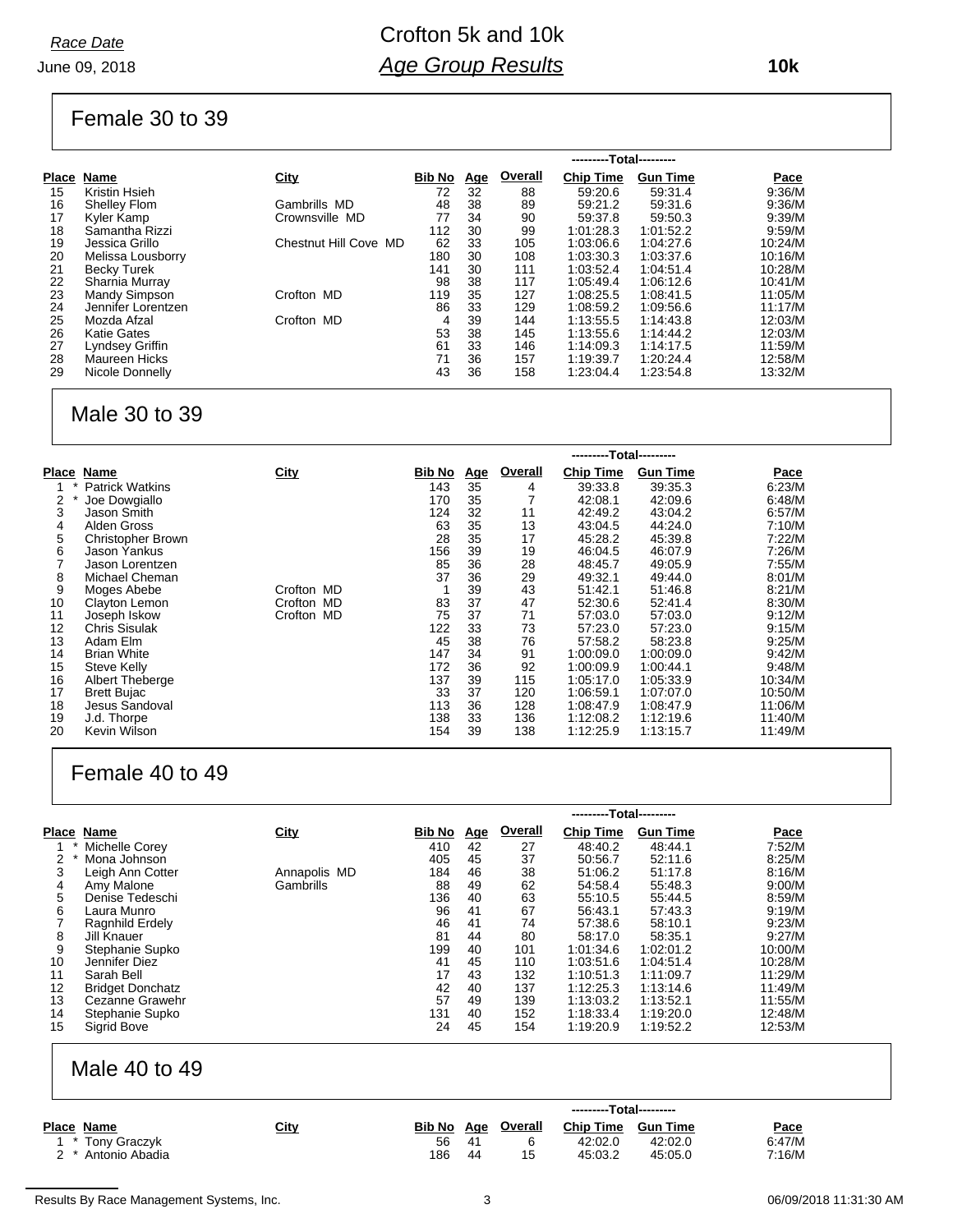June 09, 2018 *Race Date*

# Crofton 5k and 10k *Age Group Results*

Male 40 to 49

|       |                        |            | ---------Total--------- |            |                |                  |                 |         |  |
|-------|------------------------|------------|-------------------------|------------|----------------|------------------|-----------------|---------|--|
| Place | Name                   | City       | <u>Bib No</u>           | <u>Age</u> | <b>Overall</b> | <b>Chip Time</b> | <b>Gun Time</b> | Pace    |  |
| 3     | <b>Matt Heckler</b>    |            | 70                      | 48         | 30             | 49:49.6          | 49:58.5         | 8:04/M  |  |
| 4     | Paul Wisniewski        |            | 155                     | 40         | 31             | 49:52.4          | 50:13.5         | 8:06/M  |  |
| 5     | Patrick Mish           |            | 95                      | 42         | 34             | 50:16.0          | 50:22.2         | 8:07/M  |  |
| 6     | Kevin Mish             | Crofton MD | 94                      | 44         | 36             | 50:35.1          | 50:41.6         | 8:10/M  |  |
|       | Carl Zacarins          |            | 175                     | 40         | 50             | 52:53.6          | 53:20.3         | 8:36/M  |  |
| 8     | Marc Haseltine         |            | 67                      | 44         | 53             | 53:14.9          | 53:41.4         | 8:40/M  |  |
| 9     | Jason Hayman           |            | 69                      | 40         | 57             | 53:50.4          | 54:08.6         | 8:44/M  |  |
| 10    | Jerry Bryl             |            | 31                      | 47         | 60             | 54:44.9          | 55:13.4         | 8:54/M  |  |
| 11    | <b>Brian Wenk</b>      |            | 145                     | 43         | 61             | 54:46.7          | 55:23.8         | 8:56/M  |  |
| 12    | Dave Sobutka           |            | 127                     | 43         | 64             | 56:00.1          | 56:05.2         | 9:03/M  |  |
| 13    | Dexter Malone          |            | 89                      | 49         | 93             | 1:00:18.9        | 1:00:41.5       | 9.47/M  |  |
| 14    | Pey-Schuan Jian        |            | 76                      | 46         | 100            | 1:01:31.4        | 1:01:34.2       | 9:56/M  |  |
| 15    | Nat Wood               |            | 174                     | 48         | 103            | 1:02:09.7        | 1:02:27.4       | 10:04/M |  |
| 16    | <b>Karl Rainey</b>     |            | 111                     | 40         | 106            | 1:03:20.0        | 1.03.54.9       | 10:18/M |  |
| 17    | <b>Terrell Harris</b>  |            | 65                      | 41         | 113            | 1:04:41.3        | 1:05:32.0       | 10:34/M |  |
| 18    | Eric Brock?            |            | 26                      | 43         | 114            | 1:04:45.1        | 1:05:18.3       | 10:32/M |  |
| 19    | <b>Steven Williams</b> |            | 164                     | 47         | 124            | 1:07:42.0        | 1:08:37.3       | 11:04/M |  |
| 20    | Mark Fife              |            | 47                      | 47         | 130            | 1:09:18.3        | 1:09:48.9       | 11:15/M |  |
| 21    | <b>Timothy Brozek</b>  |            | 32                      | 41         | 135            | 1:11:56.5        | 1:12:47.4       | 11:44/M |  |
| 22    | Dorian Valle           |            | 159                     | 43         | 153            | 1:19:08.7        | 1:19:15.3       | 12:47/M |  |

## Female 50 to 59

|   |                     |             |        | ---------Total--------- |                |                  |                 |         |  |  |  |  |
|---|---------------------|-------------|--------|-------------------------|----------------|------------------|-----------------|---------|--|--|--|--|
|   | Place Name          | <u>City</u> | Bib No | <u>Age</u>              | <b>Overall</b> | <b>Chip Time</b> | <b>Gun Time</b> | Pace    |  |  |  |  |
|   | Sue Treacy          |             | 140    | 55                      | 33             | 50:14.1          | 50:18.4         | 8:07/M  |  |  |  |  |
| 2 | Patricia Brennan    |             | 163    | 55                      | 82             | 58:28.6          | 58:47.8         | 9:29/M  |  |  |  |  |
|   | <b>Kelly Sharpe</b> |             | 117    | 51                      | 109            | 1:03:45.4        | 1:04:20.2       | 10:23/M |  |  |  |  |
| 4 | Lisa Taylor         | Arnold MD   | 299    | 56                      | 116            | 1:05:37.2        | 1.06.51.6       | 10:47/M |  |  |  |  |
| 5 | Lori Marino Zahl    |             | 91     | 57                      | 131            | 1:09:40.1        | 1:10:45.0       | 11:25/M |  |  |  |  |
| 6 | Amelia Pedraza      |             | 103    | 57                      | 148            | 1:15:28.3        | 1:16:22.6       | 12:19/M |  |  |  |  |
|   | Anita Tavlor        |             | 135    | 55                      | 150            | 1:16:04.2        | 1:16:04.2       | 12:16/M |  |  |  |  |
| 8 | Stephanie Lennox    |             | 84     | 50                      | 159            | 1:24:01.2        | 1:24:18.6       | 13:36/M |  |  |  |  |

### Male 50 to 59

|    |                          |                  | ---------Total--------- |            |                |                  |                 |         |  |
|----|--------------------------|------------------|-------------------------|------------|----------------|------------------|-----------------|---------|--|
|    | Place Name               | City             | <b>Bib No</b>           | <u>Age</u> | <b>Overall</b> | <b>Chip Time</b> | <b>Gun Time</b> | Pace    |  |
|    | <b>Richard Griffiths</b> |                  | 182                     | 53         | 10             | 42:46.6          | 42:51.6         | 6:55/M  |  |
| 2  | Joel Bakal               |                  | 12                      | 51         | 14             | 44:01.2          | 44:01.9         | 7:06/M  |  |
| 3  | Louis Scalza             | Crofton MD       | 115                     | 50         | 18             | 45:55.8          | 45:59.2         | 7:25/M  |  |
| 4  | David Gallerizzo         |                  | 50                      | 50         | 20             | 46:05.5          | 46:14.9         | 7:27/M  |  |
| 5  | <b>Brandon Aris</b>      | Port Republic MD | 9                       | 52         | 23             | 47:47.4          | 48:07.2         | 7:46/M  |  |
| 6  | <b>Steven Phillips</b>   | Crofton MD       | 167                     | 57         | 25             | 48:22.4          | 48:26.2         | 7:49/M  |  |
|    | Mike Goyette             |                  | 55                      | 55         | 44             | 52:20.4          | 53:03.3         | 8:33/M  |  |
| 8  | Carl Frank               |                  | 49                      | 54         | 45             | 52:26.8          | 53:09.0         | 8:34/M  |  |
| 9  | Kelly Bloyer             |                  | 21                      | 50         | 54             | 53:23.4          | 53:53.4         | 8:41/M  |  |
| 10 | Derek Ammons             |                  | 30                      | 58         | 55             | 53:34.0          | 54:39.1         | 8:49/M  |  |
| 11 | Jason McCarthy           |                  | 168                     | 57         | 58             | 54:02.2          | 54:02.2         | 8:43/M  |  |
| 12 | <b>Kevin Williams</b>    |                  | 150                     | 56         | 69             | 56:53.7          | 57:05.8         | 9:12/M  |  |
| 13 | <b>Scott Williams</b>    |                  | 151                     | 56         | 70             | 57:01.3          | 58:10.6         | 9:23/M  |  |
| 14 | Kirk White               |                  | 149                     | 59         | 75             | 57:52.0          | 57:52.0         | 9:20/M  |  |
| 15 | Ken Bassett              |                  | 15                      | 58         | 79             | 58:16.8          | 58:41.7         | 9:28/M  |  |
| 16 | Mike Devis               |                  | 187                     | 52         | 81             | 58:17.4          | 58:41.4         | 9:28/M  |  |
| 17 | Garry Brother            |                  | 27                      | 57         | 84             | 59:02.7          | 59:18.4         | 9:34/M  |  |
| 18 | John McKnight            |                  | 93                      | 58         | 95             | 1:00:41.3        | 1:01:10.4       | 9:52/M  |  |
| 19 | Dan Kavanaugh            |                  | 78                      | 55         | 97             | 1:01:15.2        | 1:01:47.3       | 9:58/M  |  |
| 20 | <b>Randy Westfall</b>    | Crofton MD       | 146                     | 53         | 107            | 1:03:20.3        | 1:03:54.9       | 10:18/M |  |
| 21 | David Anderson           | Davidsonville MD | 6                       | 55         | 121            | 1:07:12.1        | 1:07:37.2       | 10:54/M |  |
| 22 | <b>Dennis Swartzel</b>   |                  | 132                     | 55         | 149            | 1:15:34.4        | 1:16:20.6       | 12:19/M |  |
|    |                          |                  |                         |            |                |                  |                 |         |  |

### Male 60 to 69

|                    |      | ---------Total--------- |     |         |                  |                 |             |
|--------------------|------|-------------------------|-----|---------|------------------|-----------------|-------------|
| Place Name         | City | Bib No Age              |     | Overall | <b>Chip Time</b> | <b>Gun Time</b> | <b>Pace</b> |
| * John W. Chall    |      | 36                      | 60  |         | 42:21.3          | 42:24.1         | 6:50/M      |
| 2 * Allan Arbogast |      | 8                       | -62 | 52      | 53:11.4          | 53:11.4         | 8:35/M      |